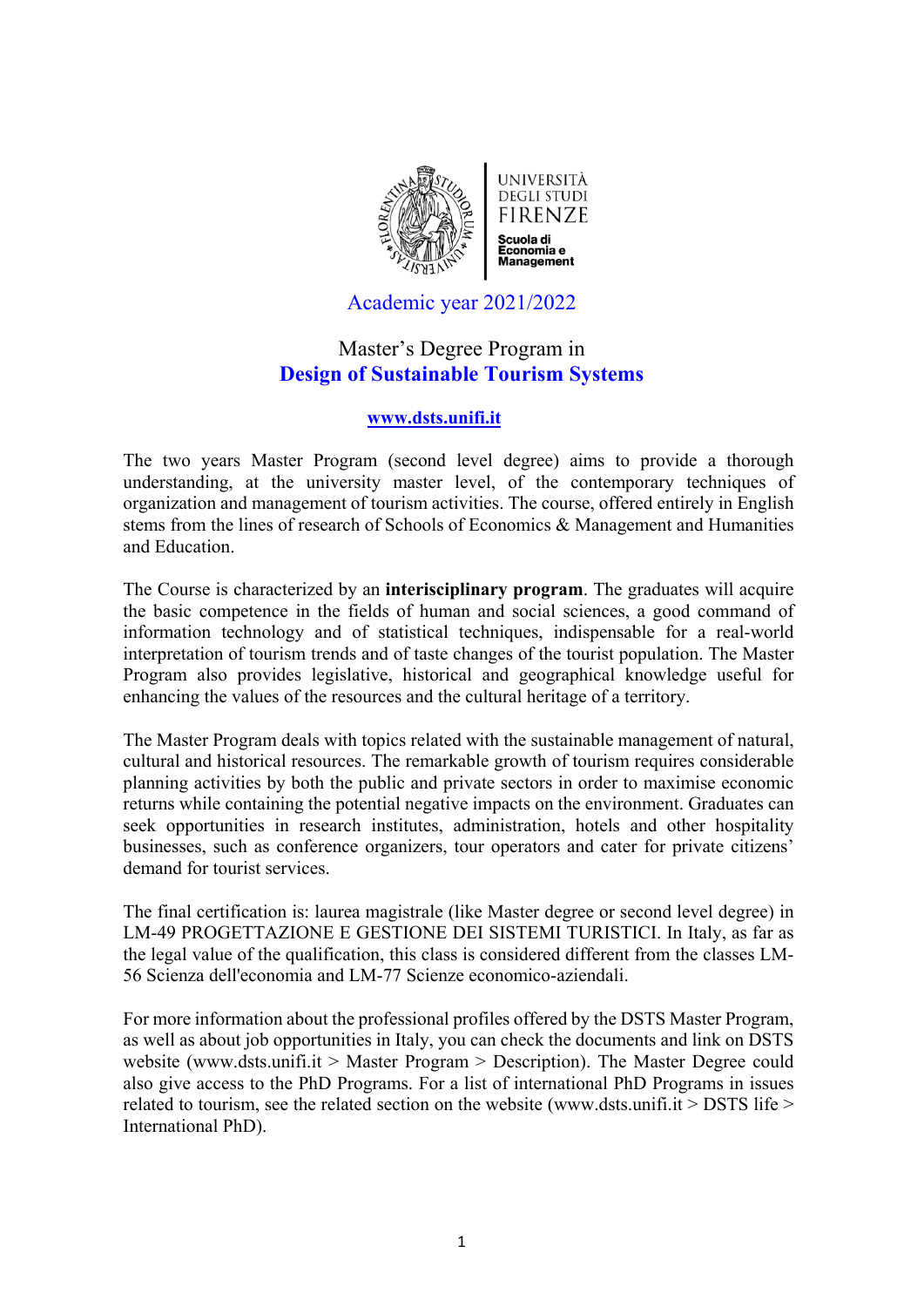## **Learning outcomes and career opportunities**

The Master Degree in Design of Sustainable Tourism Systems provides interdisciplinary competencies that involve:

- 1) measuring and monitoring the results and impacts of tourism (Economic statistics for tourism; Statistical information systems; Business demography; Social statistics);
- 2) managing and developing activities related with:
	- the natural and economic local resources (i.e. Agri-food economics; Economics and management of agri-tourism; Environment and landscape geography; Sustainable tourism for local system development; Food quality and culture for tourism);
	- cultural resources, skills and competencies in tourism (Economic history of tourism; Destination management; Organization design and people management in tourism industry; Tourism and sport marketing; Event and sport management lab; Financial markets and institutions);
	- law and contracts in tourism and travel activities (Tourism and travel contracts; Tourism and law)
- 3) new tendencies and technology for environmental issues (New technology and environment chemistry);
- 4) foreign language different from English (French; German; Spanish).

During the course, students will acquire the necessary tools to write their Master thesis.

Students can also participate in an exchange program of study and / or have an internship. The degree program provides seminars by experts and professionals. Members of the School of economics and management are currently involved in providing knowledge and competencies useful to promote sustainable economic development.

## **Contact people**

(www.dsts.unifi.it > Master Program > Contacts and Organization > Contacts):

- Director of the Master Program: Prof. Laura Grassini (laura.grassini@unifi.it)
- Vice-Director of the Master Program: Prof. Elena Pirani (elene.pirani@unifi.it)
- Admission procedure: Prof. Laura Grassini (laura.grassini@unifi.it) Prof. Francesca Giambona (francesca.giambona@unifi.it)
- Tutoring for Study Plans: Prof. Laura Grassini (laura.grassini@unifi.it) Prof. Elena Pirani (elena.pirani@unifi.it)
- Learning agreement, international relations and Erasmus: Prof. Daniele Vignoli (daniele.vignoli@unifi.it)
- Internships and job-placement activities: Prof. Benedetto Rocchi (benedetto.rocchi@unifi.it)
- Master Program Secretary Office: english.msc@economia.unifi.it
- Student Office: segreteriastudenti.novoli(AT)unifi.it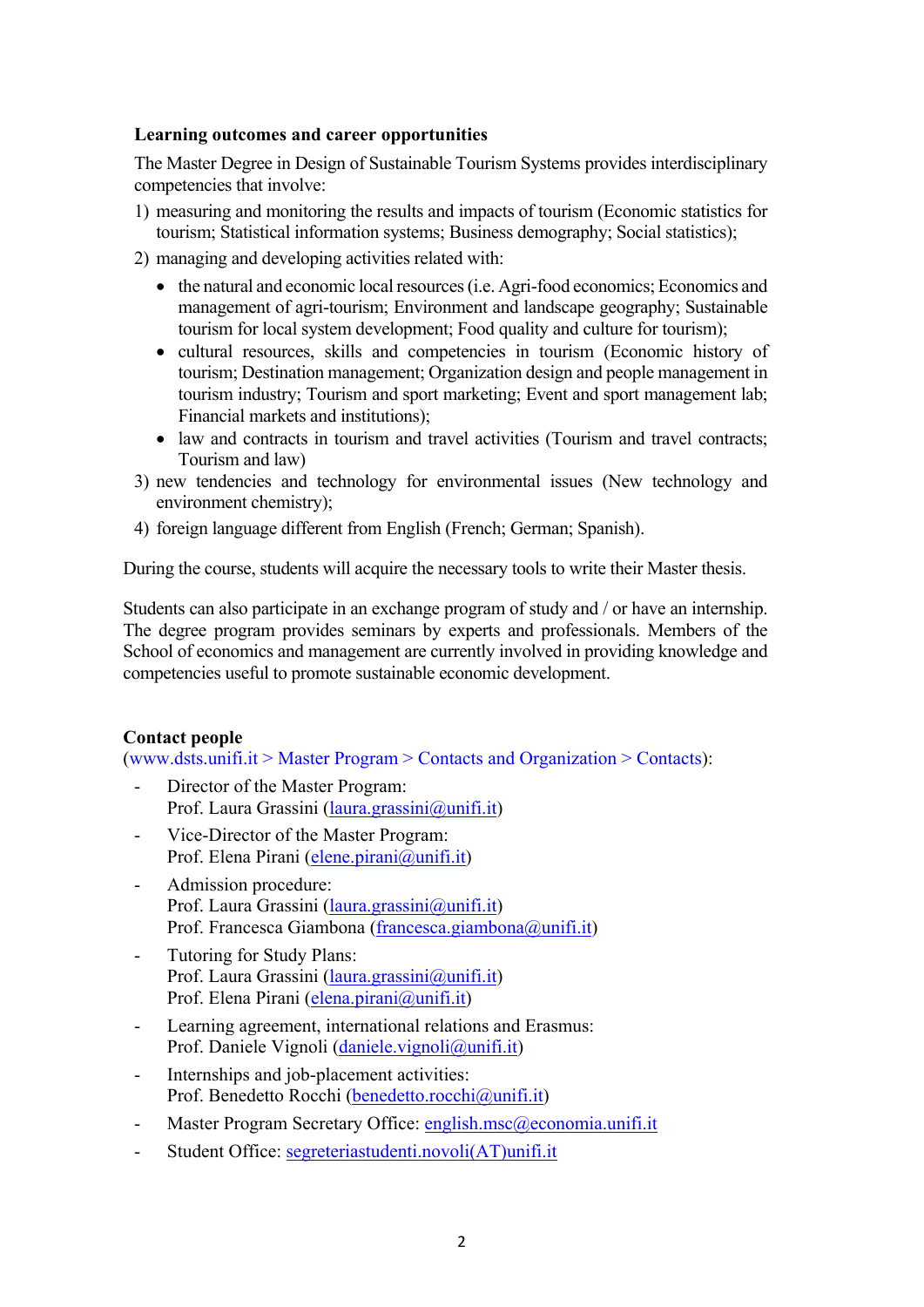# **Study Plan**

| <b>First</b><br>year | <b>Course</b>                                                                                                                | <b>Semester</b>                                                          | <b>Subject code</b>                                  | <b>credits</b> | <b>Typology</b> |
|----------------------|------------------------------------------------------------------------------------------------------------------------------|--------------------------------------------------------------------------|------------------------------------------------------|----------------|-----------------|
|                      | Choose one from $(^{\wedge})$ :<br>English for tourism<br>French for<br>tourism Spanish<br>for tourism<br>German for tourism | 1 <sup>st</sup><br>1 <sup>st</sup><br>1 <sup>st</sup><br>1 <sup>st</sup> | $L-LIN/12$<br>$L-LIN/04$<br>$L-LIN/07$<br>$L-LIN/14$ | $\mathsf{q}$   | caratterizzante |
|                      | Economic history of tourism                                                                                                  | 1 <sup>st</sup>                                                          | $SECS-P/12$                                          | 9              | caratterizzante |
|                      | Travel and tourism contracts                                                                                                 | 2 <sub>nd</sub>                                                          | <b>IUS/05</b>                                        | 9              | affine          |
|                      | Sustainable tourism for local system development                                                                             | 2 <sub>nd</sub>                                                          | M-GGR/02                                             | 6              | caratterizzante |
|                      | Demography and tourism                                                                                                       | 1 <sup>st</sup>                                                          | SECS-S/04                                            | 6              | caratterizzante |
|                      | Agri-food economics                                                                                                          | 2 <sub>nd</sub>                                                          | AGR/01                                               | 6              | affine          |
|                      | Choose one from:                                                                                                             |                                                                          |                                                      |                |                 |
|                      | Destination management                                                                                                       | 1 <sup>st</sup>                                                          | SECS-P/08                                            |                |                 |
|                      | Tourism and wine marketing                                                                                                   | 2 <sub>nd</sub>                                                          | SECS-P/08                                            | 9              | caratterizzante |
|                      | Organization design and people management in<br>the tourism industry                                                         | 2 <sub>nd</sub>                                                          | SECS-P/10                                            |                |                 |

(^) Specific restrictions are applied for this choice. Please see the FAQs on the website for details.

| Second<br>year | <b>Course</b>                                                                                                                                                                              |                                                                          | Semester   Subject code                           | credits | <b>Typology</b> |
|----------------|--------------------------------------------------------------------------------------------------------------------------------------------------------------------------------------------|--------------------------------------------------------------------------|---------------------------------------------------|---------|-----------------|
|                | Choose one from:<br>Statistical information systems for tourism<br>Economic statistics for tourism<br>Social statistics for tourism                                                        | 2 <sup>nd</sup><br>1 <sup>st</sup><br>1 <sup>st</sup>                    | SECS-S/03<br>SECS-S/03<br><b>SECS-S/05</b>        | 9       | caratterizzante |
|                | Tourism and law                                                                                                                                                                            |                                                                          | <b>IUS/09</b>                                     | 6       | caratterizzante |
|                | Choose two from:<br>Economics and management of agri-tourism<br>Financial markets and institutions<br>Food quality and culture for tourism<br>New technologies and environmental chemistry | 2 <sup>nd</sup><br>2 <sup>nd</sup><br>1 <sup>st</sup><br>1 <sup>st</sup> | AGR/01<br>$SECS-P/11$<br>$SECS-P/13$<br>SECS-P/13 | 12      | affine          |
|                | Choose one from:<br>Stage<br>Foreign language lab (*)<br>Data analysis lab<br>Laboratory                                                                                                   |                                                                          |                                                   | 3       | laltre attività |
|                | Optional courses                                                                                                                                                                           | ---                                                                      |                                                   | 18      | scelta          |
|                |                                                                                                                                                                                            |                                                                          |                                                   |         | autonoma        |
|                | Final examination (thesis)                                                                                                                                                                 |                                                                          |                                                   | 18      |                 |

(\*) Possible choices: Foreign language lab (English), Foreign language lab (French), Foreign language lab (German), Foreign language lab (Spanish), Foreign language lab (Italian).

.